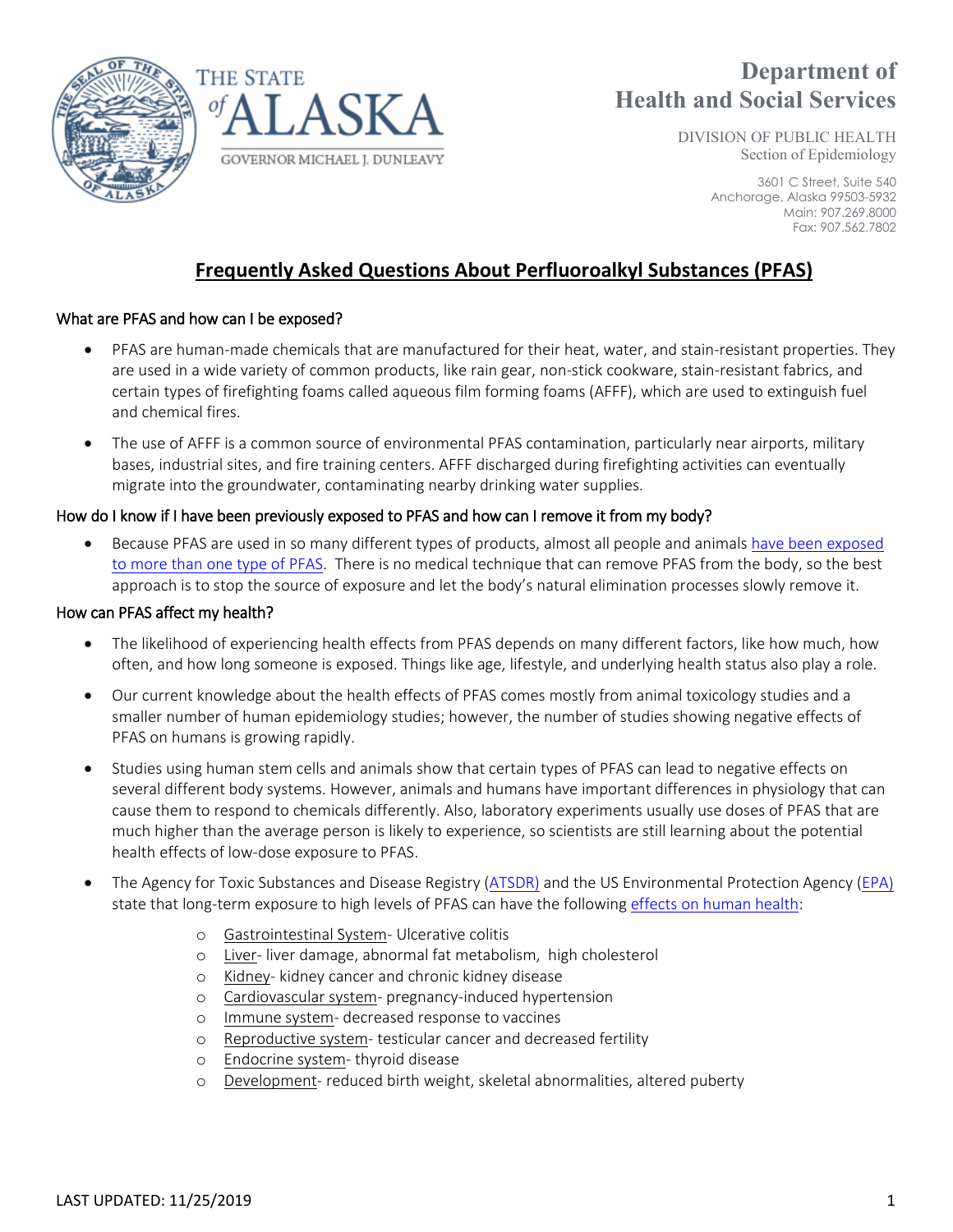## What levels of PFAS are considered unsafe in drinking water?

- EPA issued the following [lifetime health advisory](https://www.epa.gov/ground-water-and-drinking-water/drinking-water-health-advisories-pfoa-and-pfos) (LHA) for two types of PFAS, called PFOS and PFOA: *"To provide Americans, including the most sensitive populations, with a margin of protection from a life- time of exposure to PFOA and PFOS from drinking water, EPA established the health advisory levels at 70 parts per trillion."* The LHA value of 70 ppt applies to PFOS and PFOA separately, and in combination with one another.
- The LHA was issued based on the available scientific evidence at the time about the potential health effects of PFAS, and most of the available research at that time focused on PFOS and PFOA. However, a rapidly growing number of scientific studies that suggest other PFAS compounds (e.g., PFNA, PFHxS,) have human health effects similar to those of PFOS and PFOA.
- The EPA has not yet developed guidance for additional types of PFAS compounds; however, ATSDR provides draft Minimum Risk Levels [\(MRLs](https://www.atsdr.cdc.gov/toxprofiles/tp.asp?id=1117&tid=237)) for four PFAS compounds (PFOS, PFOA, PFHxS, and PFNA). An MRL is the estimated daily dose of a chemical that a person can eat, drink, or breathe over a long period of time without experiencing a detectable increase in the risk of non-cancerous health effects.
- ATSDR used these MRLs and the average body weight and drinking water intake rates for children and adults in the US to calculate the maximum drinking water concentration of each type of PFAS that is not expected to increase your risk of developing health effects (see: [https://www.atsdr.cdc.gov/pfas/mrl\\_pfas.html\)](https://www.atsdr.cdc.gov/pfas/mrl_pfas.html). However, it is important to note that these values can vary for each individual based on their body weight and water intake. Also, these values do not account for added exposure from other sources (like contaminated food), which may cause you to exceed the MRL if you drink PFAS-contaminated water that approaches these maximum concentrations. The drinking water values that ATSDR has developed are summarized in the following table:

| <b>ATSDR Drinking Water Screening Values</b> |             |             |
|----------------------------------------------|-------------|-------------|
| COMPOUND                                     | ADULT (ppt) | CHILD (ppt) |
| PFOA                                         | 78          | 21          |
| PFOS                                         | 52          | 14          |
| PFHxS                                        | 517         | 140         |
| PFNA                                         | 78          | 21          |

• DEC previously required the provision of alternative drinking water when the sum concentration of PFOS + PFOA+ PFNA + PFHxS + PFHpA exceeded 70 ppt. However, the most current policy (dated 10/2/2019) states the following: *"In order to align state actions to the recently announced EPA plans, DEC will use the EPA LHA (PFOS+PFOA above 0.07 µg/L) as the Action Level."* Moreover, *"Any new testing for PFAS will report the full suite of PFAS compounds analyzed by the appropriate EPA Method."* More information on DEC's current and former PFAS policy can be found in their latest [Technical Memorandum.](https://dec.alaska.gov/media/15773/pfas-drinking-water-action-levels-technical-memorandum-10-2-19.pdf)

## Where can I find an overview of PFAS standards and guidance values established by EPA, states, and other countries?

• An overview of PFAS standards and guidance values established by various regulatory agencies is available [here.](https://www.itrcweb.org/about/2018-updated-information-on-pfas-standards-and_guidance-values)

## What do I do if my drinking water is contaminated with PFAS above the DEC action level?

• If the concentration of PFAS in your drinking water exceeds the DEC action level, stop drinking the water and stop using it to prepare baby formula. Do not use contaminated water to wash or cook food (boiling contaminated water does not remove PFAS). Consider finding a clean water source for pets and other animals.

## What if my water contains PFAS at concentrations that don't exceed DEC's current action level, but I still have concerns?

- People in this situation may wish to consider taking measures to reduce their exposure from drinking water.
- Technologies effective a[t removing many type of PFAS from drinking water](https://www.epa.gov/sciencematters/reducing-pfas-drinking-water-treatment-technologies) include activated carbon adsorption, ion exchange resins, and high-pressure membranes. These systems can be installed in homes at the point-ofentry (where water enters the home), or even at the point-of-use (such as in a kitchen sink or a shower).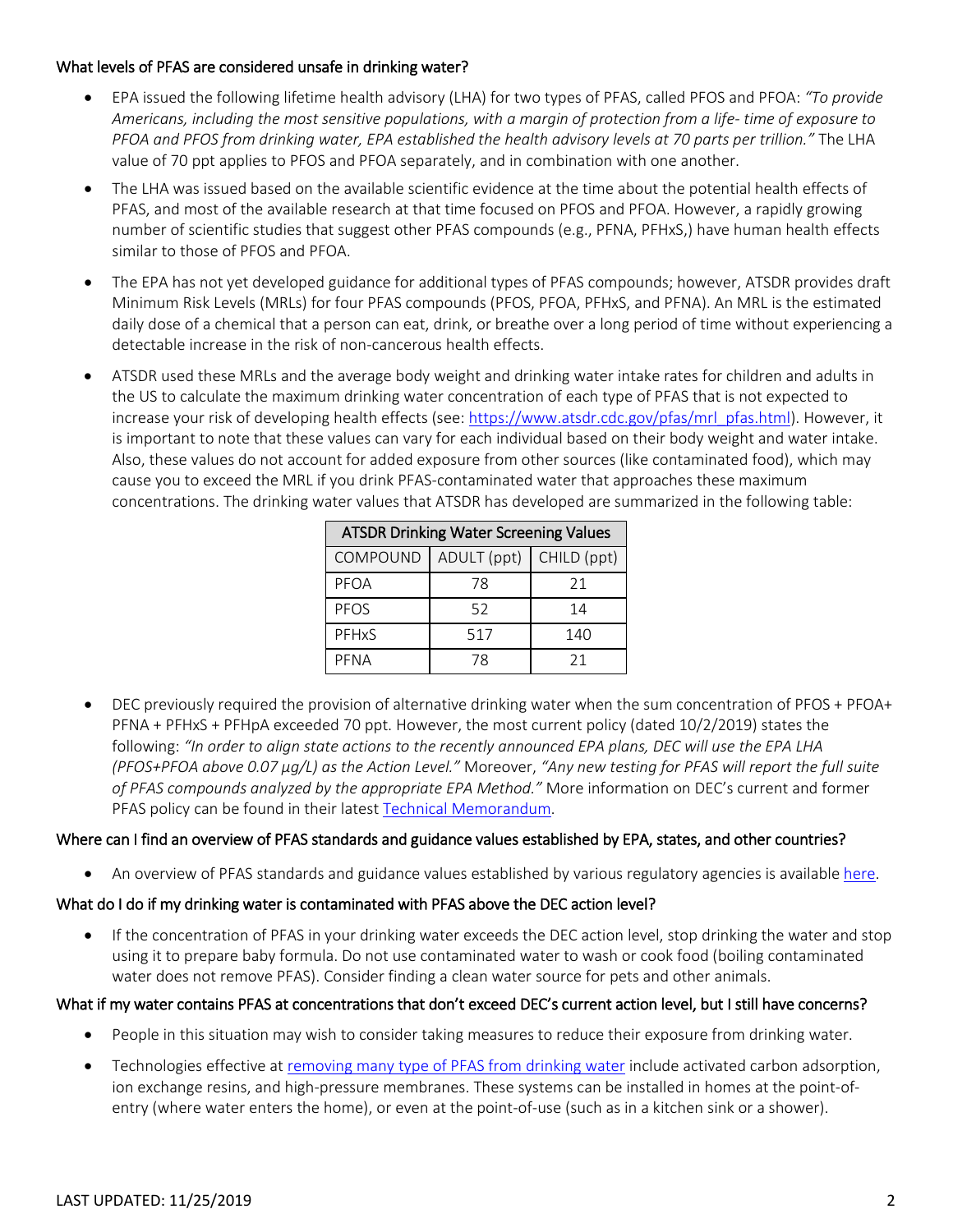- While installing a filtration system in your home can reduce PFAS levels, these filters may not reduce the PFAS concentration enough to meet DEC guidelines in some circumstances.
- Factors affecting how much PFAS can be removed include:
	- o The water concentration before filtration
	- o The type of PFAS in the water
	- o The type of filter and how well the filter is maintained (the manufacturer may be able to make recommendations to maximize the removal of PFAS)

#### Where can I find more information about testing my water for PFAS?

• DEC provides information on water testin[g here.](https://dec.alaska.gov/spar/csp/pfas/fact-sheets/)

#### Are some populations more susceptible to PFAS?

• ATSDR considers babies and children to be [more susceptible to PFAS exposure.](https://www.atsdr.cdc.gov/toxprofiles/tp200-c3.pdf) This is because there are additional sources of PFAS exposure for children that lead to higher body concentrations relative to their body weight. Some of these additional sources include hand-to-mouth transfer from contaminated items, and transfer from mothers to babies during pregnancy and breastfeeding.

#### Is it okay to breastfeed my child if I have been exposed to PFAS through my drinking water?

• [ATSDR recommends that nursing mothers should continue to breastfeed](https://www.atsdr.cdc.gov/pfas/pfas-exposure.html) because the benefits of breastfeeding outweigh any known risk associated with transfer of PFAS through breast milk.

#### Is it okay to shower/bathe with PFAS-contaminated tap water until I have a long-term solution?

It is very unlikely that showering or bathing with PFAS contaminated water will result in considerable exposure, unless large amounts of contaminated water are routinely being ingested while bathing. This is becaus[e PFAS is](https://www.atsdr.cdc.gov/pfas/pfas-exposure.html)  [not easily absorbed by the skin,](https://www.atsdr.cdc.gov/pfas/pfas-exposure.html) and very little PFAS is inhaled while showering.

#### Is it okay to clean and wash dishes and clothes with PFAS-contaminated water until I have a long-term solution?

• If tap water is contaminated with PFAS, [it is considered safe to use the water to clean](https://www.atsdr.cdc.gov/pfas/pfas-exposure.html) your house, wash dishes, and do laundry until a treated or alternative water source is available.

#### Is it okay to brush my teeth with PFAS-contaminated tap water until I have a long-term solution?

• It is better to reduce PFAS exposure by using a clean or treated water source for brushing teeth or any other activity that might result in accidental ingestion of water, especially for young children who may swallow water during these activities.

#### Is it okay to eat garden fruits and vegetables that were irrigated with contaminated water or grown in contaminated soil?

- Plants irrigated with contaminated water or grown in contaminated soil have been shown to take up some PFAS from the surrounding environment. Most of the water and soil contamination in Alaska is the result of AFFF use, but other sources of contamination may include landfills (which generally contain a wide variety of disposed-of consumer products that contain PFAS), certain industrial processes, or using contaminated biosolids as a fertilizer.
- The amount of PFAS taken up by fruits and vegetables will vary based on the severity of the PFAS contamination, the type(s) of PFAS in the water and/or soil, and the type of produce grown. Different parts of the same plant are also expected to accumulate variable amounts and types of PFAS (fruits usually have the lowest concentration of PFAS of concern).
- Ultimately, exposure to PFAS through produce [is not likely to be substantial compared to other exposure routes,](https://efsa.onlinelibrary.wiley.com/doi/epdf/10.2903/j.efsa.2012.2743) like drinking contaminated water. Furthermore, the health benefits of eating fresh produce generally outweigh the risks associated with PFAS exposure from plants.

## How can I reduce my exposure to PFAS from garden produce that was irrigated with contaminated water or grown in contaminated soil?

• To reduce PFAS uptake in garden produce, consider growing produce in raised beds with clean soil, avoid the use of PFAS-containing fertilizers, and use rainwater or an alternative water source to irrigate crops if there is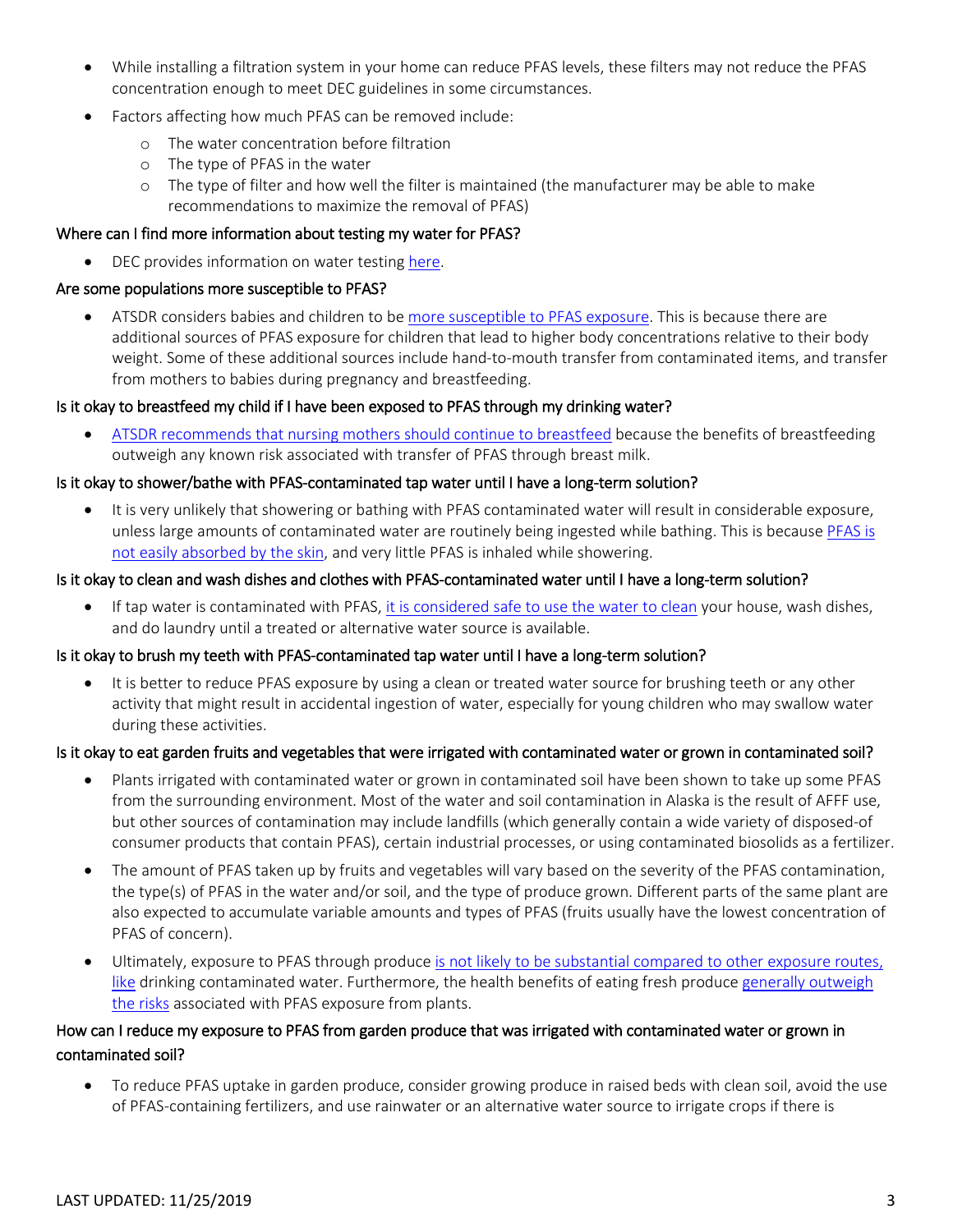groundwater contamination nearby. *Note: DEC regulations [\(AS 46.03.710](http://www.akleg.gov/basis/statutes.asp#46.03.710) & [AS 46.03.745\)](http://www.akleg.gov/basis/statutes.asp#46.03.745) prohibit the continued use of contaminated wells for all purposes, including watering gardens, because they may create new sources of PFAS exposure.*

• To reduce dietary exposure to PFAS from fruits and vegetables irrigated with PFAS-contaminated water or grown in PFAS-contaminated soil, wash fruits and vegetables in clean water before eating them, and peel root vegetables.

## Should I be concerned about exposure to PFAS from contaminated fish?

- Long chain PFAS (e.g., PFOS, PFOA, PFNA, and PFHxS) have been shown to bioaccumulate in fish, creating a potential route of human exposure through consumption of contaminated fish.
- Because the health effects of PFAS contamination are not yet well understood, federal health officials and most states (including Alaska) do not currently have fish consumption guidance for PFAS chemicals. However, the. EPA has developed a reference dose (RfD) for PFOS and PFOA and ATSDR has developed MRLs for the four compounds discussed above.
- Both the RfD and the MRL are intended to provide an estimate of the amount of a chemical a person can eat, drink, or breathe each day without a detectable increase in the risk of non-cancerous health effects in chronic exposure scenarios.
- Consumption of contaminated fish could result in exposure to PFAS at levels that exceed EPA's RfD and ATSDR's MRL, depending on the concentrations in the fish, and the amount and frequency of consumption.

## Where can I find information about PFAS contamination in Alaska fish?

- All fish sampled for PFAS by the Office of the Alaska State Veterinarian [Fish Monitoring Program](https://dec.alaska.gov/media/14454/pfasinalaskanfish-20190301.pdf) have had very low, or undetectable amounts of PFAS. Fish included in the monitoring program are not collected from sites with known PFAS contamination, and are considered to be representative of background levels in fish from Alaska. Visit th[e Alaska Fish Monitoring Program](https://dec.alaska.gov/eh/vet/fish-monitoring-program/) page online, or call 907-375-8200 with additional questions.
- On 4/3/19, the Alaska Department of Fish and Game issued the following [Emergency Order:](https://www.adfg.alaska.gov/sf/EONR/index.cfm?ADFG=region.NR&Year=2019&NRID=2720) "*Surface water in Kimberly and Polaris Lakes have tested to exceed EPA and DEC action levels for PFAS. As a precautionary measure, Kimberly Lake and Polaris Lake are closed to sport fishing effective immediately, and will not be stocked until additional information becomes available*." DEC has made testing results for these two lakes available online here: [Kimberly Lake](https://dec.alaska.gov/spar/csp/sites/north-pole-refinery.aspx) and [Polaris Lake.](http://dec.alaska.gov/Applications/SPAR/PublicMVC/CSP/SiteReport/26627) Visit our fact sheet on PFAS in fish fro[m Kimberly Lake](http://dhss.alaska.gov/dph/Epi/eph/Documents/PFCs/DHSSKimberlyLakeFS.pdf) for more information.

#### Should I be concerned about exposure to PFAS from game meat?

- Studies show that PFAS do not typically accumulate to levels of concern in the muscle of game animals, so game meat is not considered a significant route of PFAS exposure to humans. In Michigan, one deer living in a marsh with known PFAS contamination was found to have levels of PFAS in the muscle that exceeded the state's action levels. No other deer in the sample area that were tested had unsafe levels of PFAS, and it is unknown how PFAS could have accumulated to such high levels in the muscle of the contaminated deer. Out of an abundance of caution, a recommendation to avoid eating meat from deer living in/near the marsh was issued. Michigan has tested at least 147 other deer, including those living near water sources with known PFAS contamination, and none had levels of PFAS in the muscle the exceeded the state's action levels.
- However, animal [livers](http://www.ec.gc.ca/ese-ees/default.asp?lang=en&n=38e6993c-1) have the potential to accumulate high levels of many contaminants, including PFAS. You may want to consider limiting consumption of animal liver to avoid exposure to environmental contaminants, including PFAS.

#### Is a blood test for PFAS routinely recommended for people who have been exposed?

• Blood testing for PFAS is not currently a routine test offered by most doctors o[r health departments.](https://www.atsdr.cdc.gov/pfas/pfas-blood-testing.html) This is because scientists do not know how blood levels of PFAS correspond with effects on health. As such, blood test results are not helpful to clinicians developing treatment plans or assessing health risks for patients at this time.